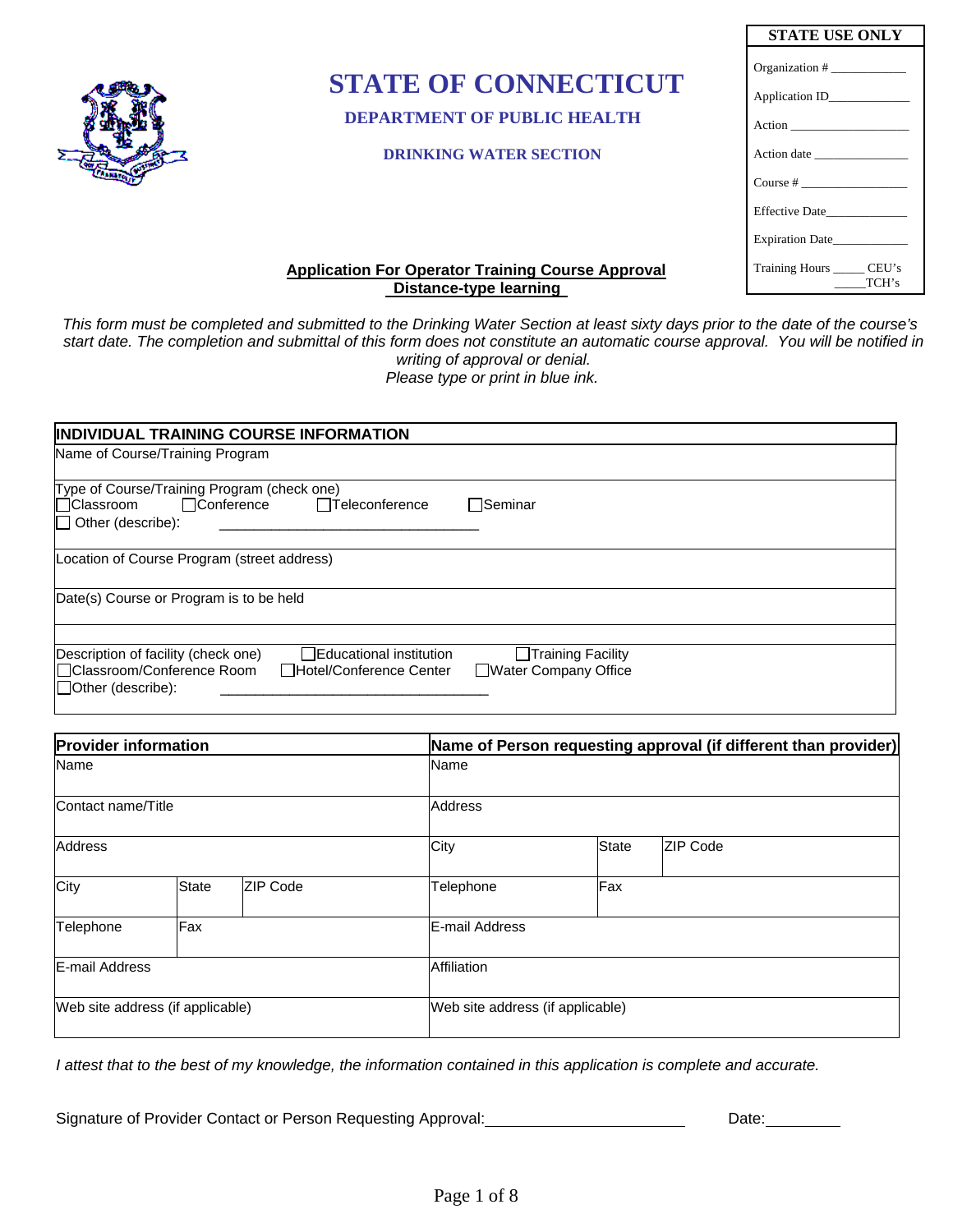## **TRAINING RELEVANCY INFORMATION**

| Please briefly describe how the training you submitted for approval applies to the operation of a public water system: |  |  |
|------------------------------------------------------------------------------------------------------------------------|--|--|
|                                                                                                                        |  |  |
|                                                                                                                        |  |  |
|                                                                                                                        |  |  |
|                                                                                                                        |  |  |
|                                                                                                                        |  |  |
|                                                                                                                        |  |  |
| The following must be submitted with your course consumed anglication (abook off cook that is included with this       |  |  |

The following must be submitted with your course approval application (check off each that is included with this submission):

- $\Box$ 1. A list of all instructional material (material must be made available to the DPH upon their request).
- □ 2. A list of any audiovisual materials to be used, such as videotapes, slides, slide/tape presentation, films and overheads.
- $\Box$  3. Biographies/resumes of instructor(s) which details the instructor's competence in the subject matter.
- $\Box$ 4. The course outline showing the topic(s) to be presented and time allotted for each (including beginning and ending times). The outline must include the training course or session objective(s) (Credit for training hours is based upon actual contact time in the training). All breaks and meal times must be noted on the agenda and will not count toward contact time. Excessive time allotted for introduction or welcomes will not count toward contact time. The minimum credit issued is one training (1.0) hour. Credit issued in increments of one-half (0.5) hour.
- 5a. A copy of the format for the certificate of completion being issued to the attendees containing but not limited to the following information:
	- $\Box$  attendee's name:
	- $\Box$  name of course;
	- $\Box$  training hours issued;
	- $\Box$  date the course was held;
	- $\Box$  name of the co-sponsoring or sanctioning organization, if applicable;
	- $\Box$  name of responsible individual within the organization;
	- $\Box$  name of organization issuing certificate and keeping the records.
	- **OR**
- $\Box$  5b. Use template attached to the application
- 6a. A copy of the attendance roster used, which must contain but is not limited to:
	- $\Box$  name of the course;
	- $\Box$  training hours issued;
	- $\Box$  course code if applicable;
	- $\Box$  date and time the course was held;
	- $\Box$  location of the course;
	- □ name of course instructor;
	- $\Box$  names of attendees;
	- $\Box$  morning and afternoon section for signing in and out.
	- (If the course is for more than one day the roster must show each day of attendance).
	- **OR**

*OR* 

- $\Box$  6b. Use template attached to the application
- $\Box$  7a. A copy of the training evaluation form which measures the quality of the training.
	-
- $\Box$  7b. Use template attached to the application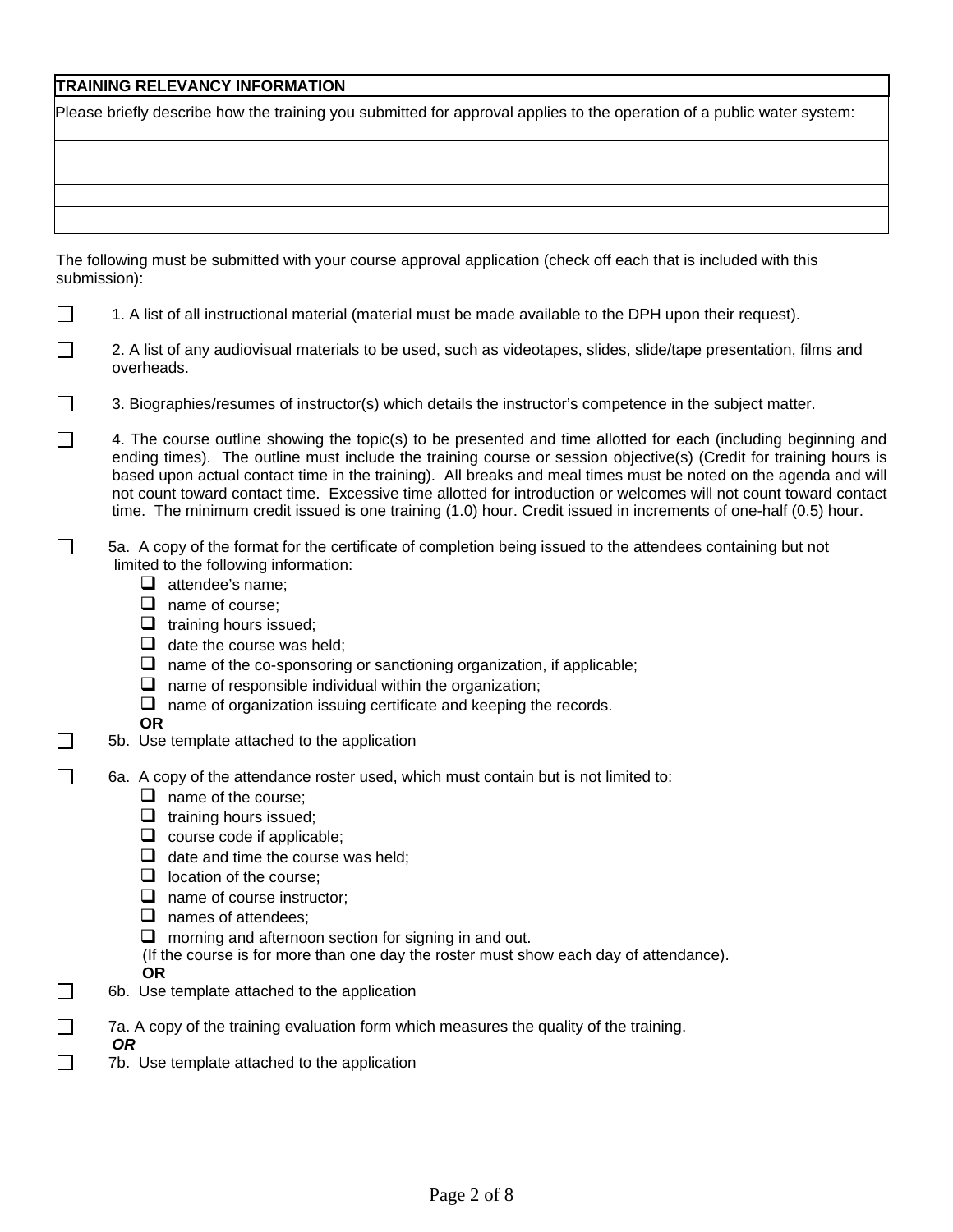## **8. TYPE OF CONTINUING EDUCATION UNIT ISSUED (Select One)**

 $\Box$  Continuing Education Unit How many CEU's? **OR**  □ Training Contact Hours How many TCH's?

#### **EQUIVALENCIES AND DEFINITIONS**

#### **Equivalencies**

- Courses granting Continuing Education Units (CEU) will be issued training hours on a basis of one  $(1.0)$  CEU = ten  $(10)$  training hours.
- College credit for applicable courses will be issued at 15 training hours per 1 credit hour.
- Courses granting Training Contact Hours (TCH) will be issued training hours on a basis of one (1.0)  $TCH = one (1.0)$  training hour.

#### Definitions:

*Continuing Education Unit (CEU):* Ten contact hours of participation in an organized continuing education experience under responsible sponsorship, capable direction and qualified instruction (refer to the IACET Continuing Education Unit Criteria and Guidelines, Fifth Edition, for the ten specific CEU criteria).

*Training Contact Hour (TCH):* One clock hour (60 minutes) of interaction as defined under contact. Contact is defined as interaction between a learner and instructor. Contact implies two way communication in order for the learner to receive feedback to monitor and assess learning.

#### **9. NON-ENDORSEMENT STATEMENT (Select One)**

 The training provider will not include any product or service endorsements as part of the course content. *OR* 

 *Write your own statement (refer to Guidance Document Operator Certification Training Approval on DWS website for required content)*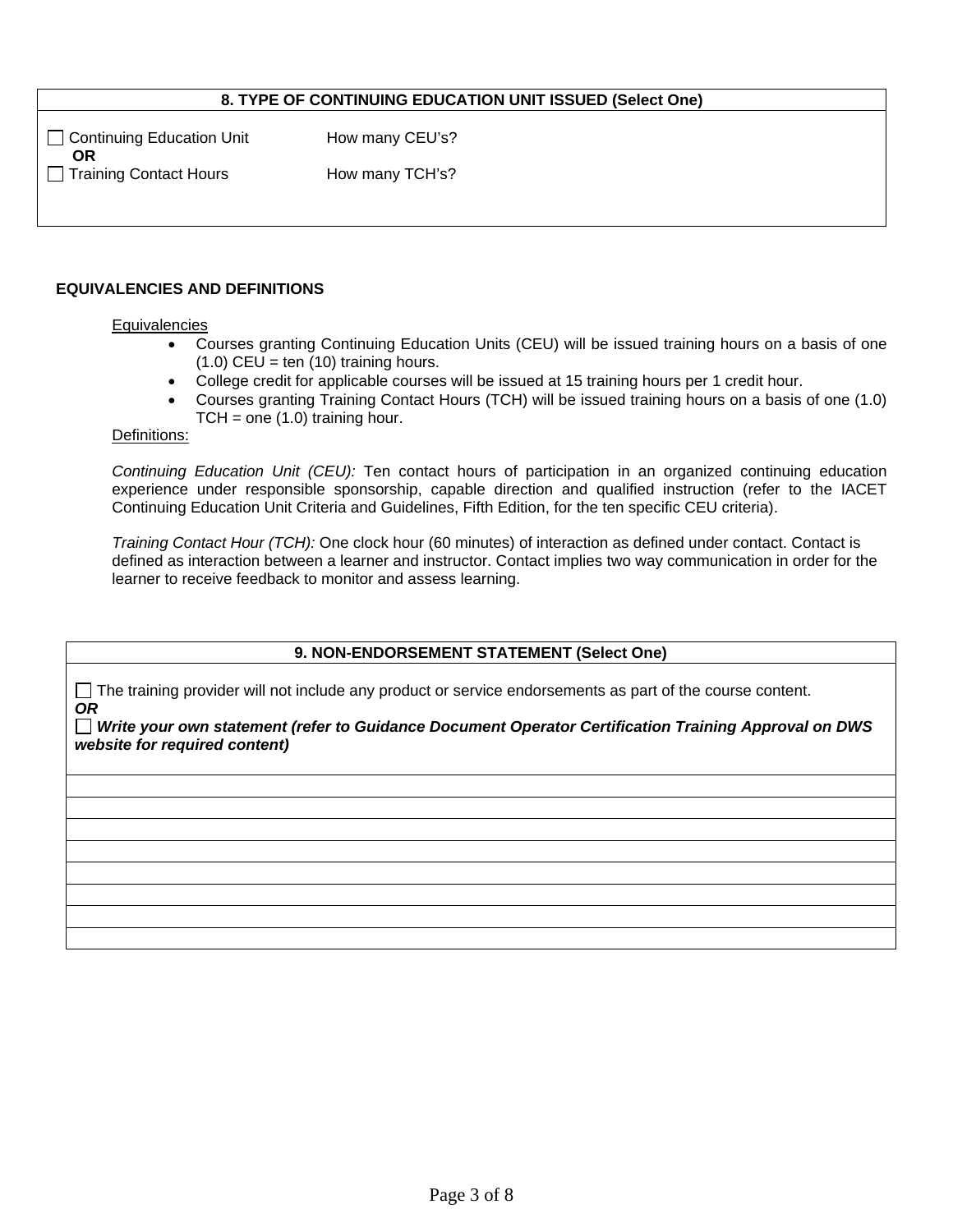## **10. RECORDS RETENTION STATEMENT (Select One)**

 $\Box$  A copy of the prescribed training materials and course information will be retained on file by the organization for at minimum of seven years from the date training was offered. Copies of materials to be retained include: seminar instructional/training materials, attendance roster, evaluation forms, and course completion certificates  **OR** 

 *Write your own statement (refer to Guidance Document Operator Certification Training Approval on DWS website for required content)* 

## **11. SATISFACTORY COMPLETION STATEMENT (Select One)**

□ No credit for training hours will be given prior to the completion of any training course. Participants must attend the entire session and satisfactorily complete the program. Training providers may issue full credit for training hours to participants that miss no more than 10% of the course, due to unusual circumstances (e.g. illness, emergencies). The completion date of a multi-day course is the last day of the course.  **OR** 

 *Write your own statement (refer to Guidance Document Operator Certification Training Approval on DWS website for required content)* 

#### **12. DISTANCE EDUCATION**

12a. Describe your method of providing security (verification of student participation):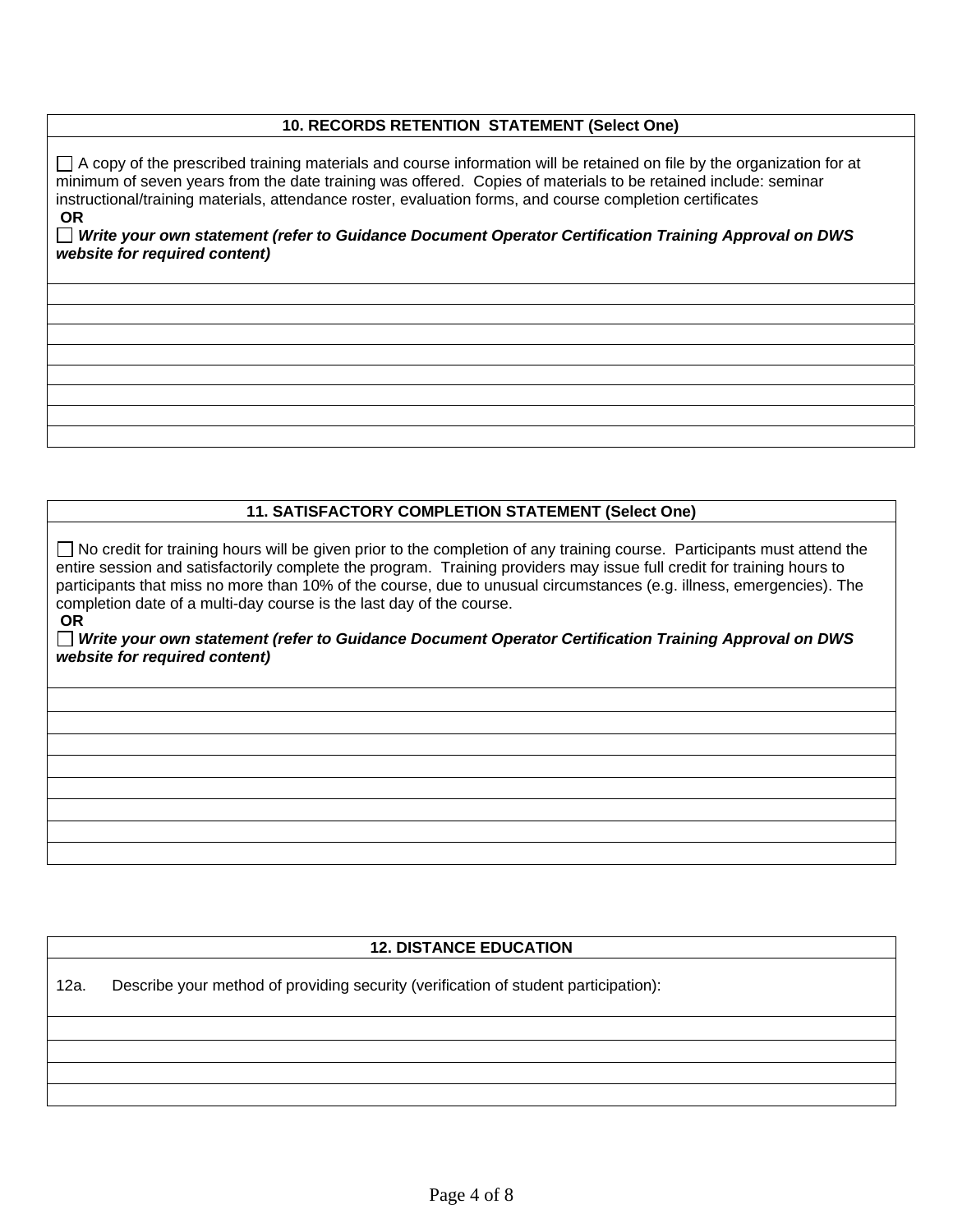12b. Please give a reasonable explanation of how the total training hours are determined. This may include estimates, pilot studies or logged time:

12c. Please describe a mechanism for interaction between the instructor and students including how you provide timely feedback to students:

12d. Please describe a method of providing adequate technical support for installation and/or use of the training components where applicable (e.g. CD-ROM, Internet):

### **12 e. SATISFACTORY COMPLETION STATEMENT FOR DISTANCE LEARNING (Select One)**

□ Issuance of a certificate is based on successful completion (score of 70% or more) of one or more exams.  **OR** 

#### *Write your own completion statement (refer to Guidance Document Operator on DWS website for required content)*

#### **Mail or Fax Completed Form to:**

State of Connecticut Department of Public Health Drinking Water Section 410 Capitol Avenue - MS # 51WAT P.O. Box 340308 Hartford, CT 06134 Fax: (860 )509-7359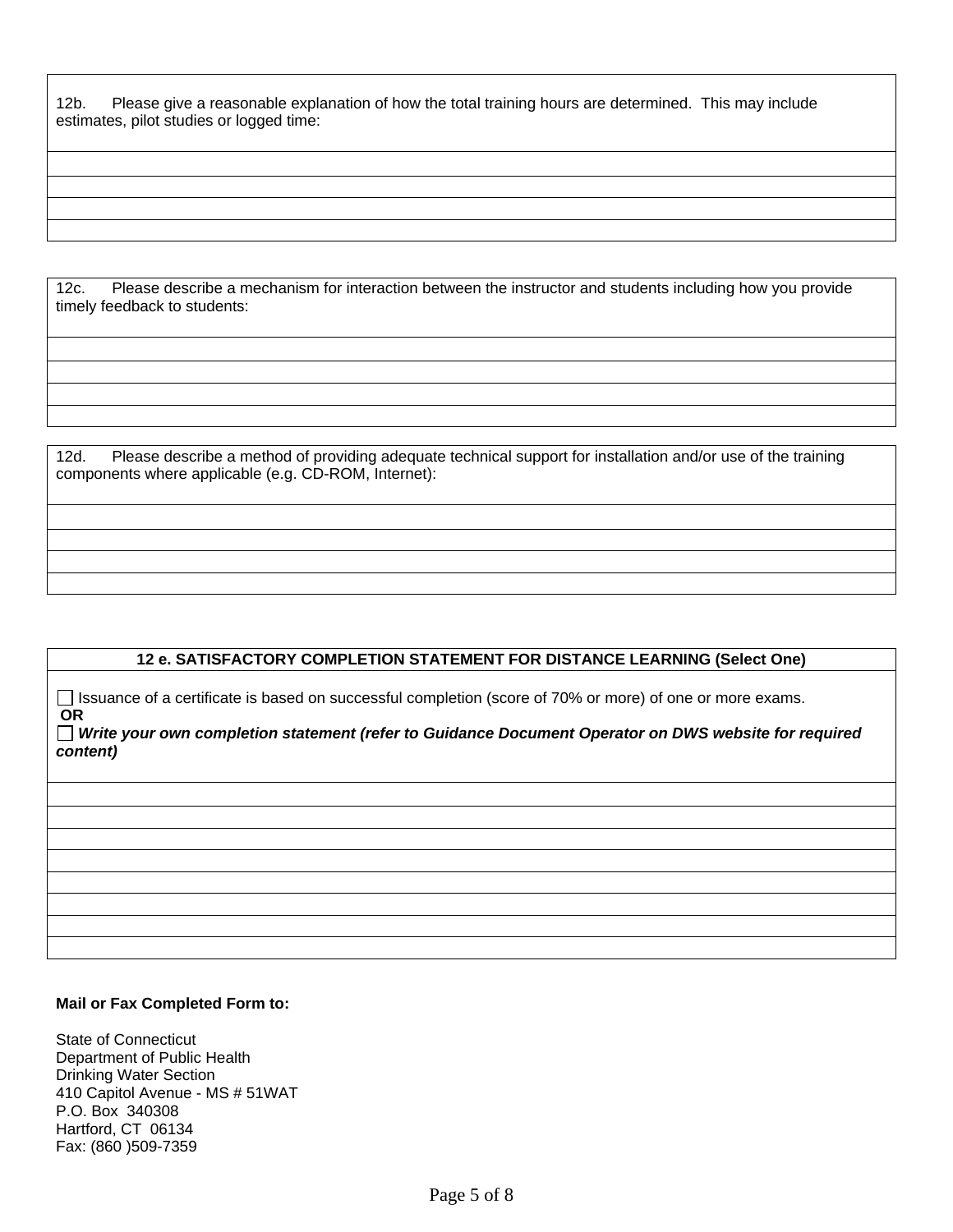## **CERTIFICATE OF COMPLETION**

ISSUED TO Name of Recipient Address

## IN RECOGNITION OF SATISFACTORY COMPLETION OF THE

**(Date course was held) (List course title)**

SPONSORED BY: Name of sponsoring organization *Name of co-sponsoring organization if applicable* 

Approved for (Number of CEU's or TCH)

*Signature of Responsible party* 

\_\_\_\_\_\_\_\_\_\_\_\_\_\_\_\_\_\_\_\_\_\_\_\_\_\_\_\_\_\_\_\_\_\_\_\_\_\_\_\_\_\_\_\_\_\_\_\_\_\_\_\_\_\_ Name of Responsible party: \_\_\_\_\_\_\_\_\_\_\_\_\_\_\_\_\_\_\_\_\_\_\_\_\_\_\_\_\_\_\_\_ Name of Sponsoring organization:\_\_\_\_\_\_\_\_\_\_\_\_\_\_\_\_\_\_\_\_\_\_\_\_\_\_\_ Sponsoring Authority: \_\_\_\_\_\_\_\_\_\_\_\_\_\_\_\_\_\_\_\_\_\_\_\_\_\_\_\_\_\_\_\_\_\_\_\_

\_\_\_\_\_\_\_\_\_\_\_\_\_\_\_\_\_\_\_\_\_\_\_\_\_\_\_\_\_\_\_\_\_\_\_\_\_\_\_\_\_\_\_\_\_\_\_\_\_\_\_\_\_\_\_

Name of Organization issuing certificate & maintaining records:

Street:\_\_\_\_\_\_\_\_\_\_\_\_\_\_\_\_\_\_\_\_\_\_\_\_\_\_\_\_\_\_\_\_\_\_\_\_\_\_\_\_\_\_\_\_\_\_\_\_\_\_ City, State, Zip:\_\_\_\_\_\_\_\_\_\_\_\_\_\_\_\_\_\_\_\_\_\_\_\_\_\_\_\_\_\_\_\_\_\_\_\_\_\_\_\_\_\_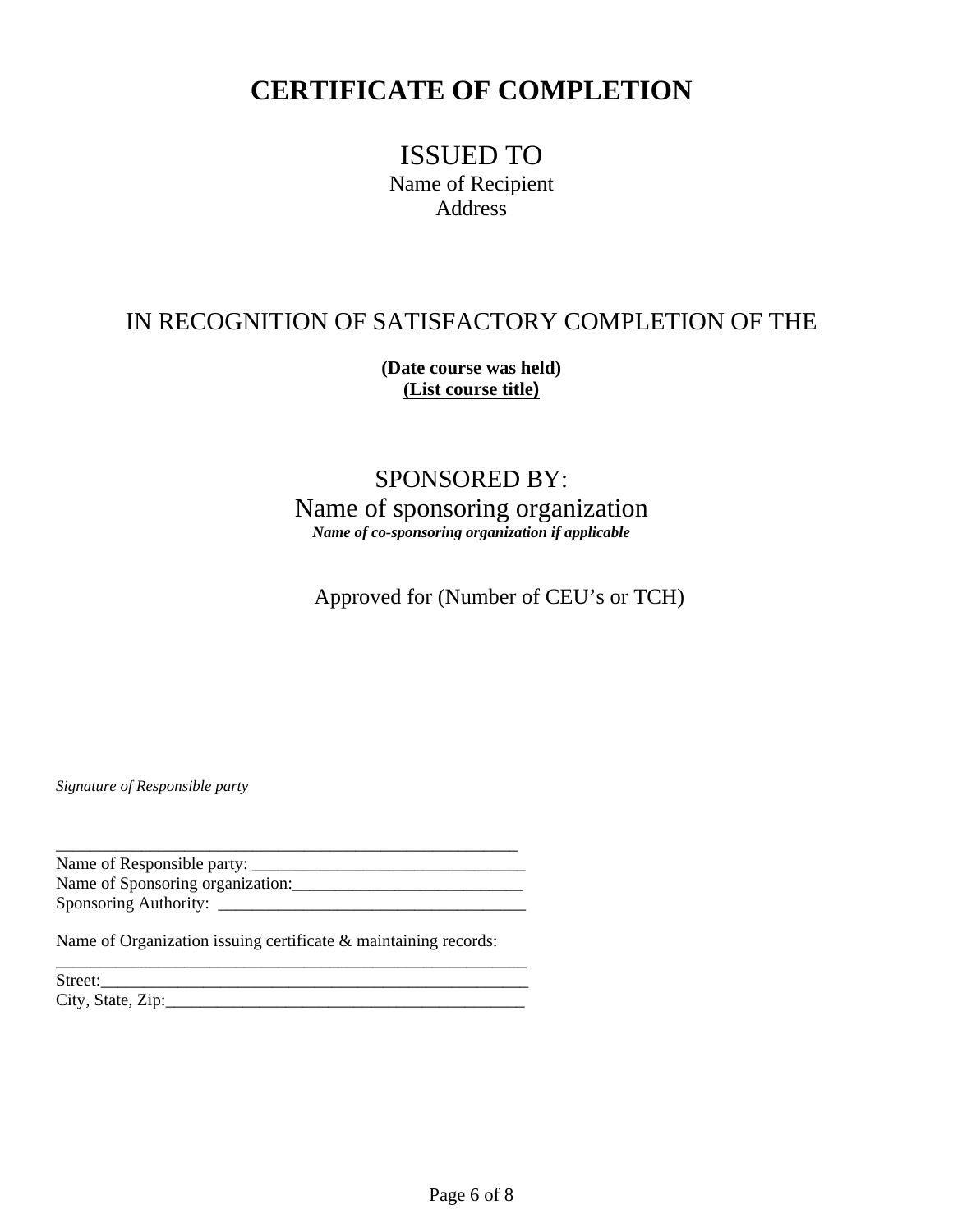# **CLASS ROSTER**

Name of Course: Date: Course Code (if applicable): Time of Class: Location: Instructor: Amount of TCH or CEU: \_\_\_\_\_(unit)

| Am sign in    | <b>Time</b> |          | Pm sign in    | <b>Time</b> |         |
|---------------|-------------|----------|---------------|-------------|---------|
|               |             | )ut      |               |             | Out     |
| Teffrey Tones | 8:01 am     | 11:50 am | Jeffrey Jones | 1:33 pm     | 4:00 pm |